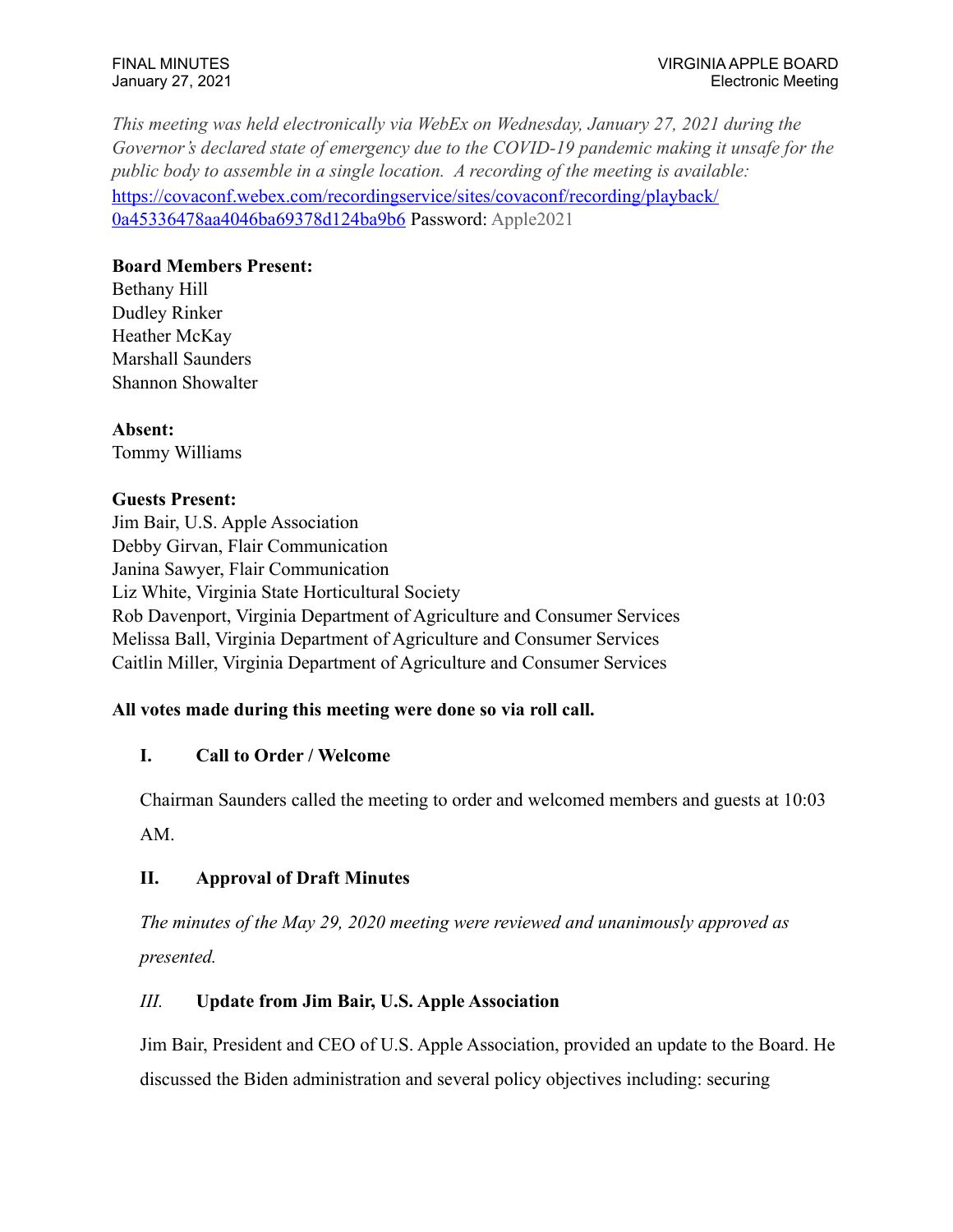agriculture labor reform, regaining and growing lost international markets, and urging full funding for crop research and protection.

# *IV.* **Financial Report**

Chairman Saunders provided a financial report reflecting the following for FY 19-20:

## **Cost Code 646**

| Cash Balance: 6/30/2019                                                    | \$49,677.18  |
|----------------------------------------------------------------------------|--------------|
| Assessment Receipts: 7/1/2019 - 6/30/2020                                  | \$74,208.99  |
| Total Cash Balance & Receipts:                                             | \$123,886.17 |
| Transfer to $cc 647$ – Reserve                                             | \$0          |
| Transfer to cc 648 - Admin                                                 | \$13,709.29  |
| <b>Total Actual Expenditures</b><br>(from VDACS Financial Analysis)        | \$110,076.00 |
| Cash Balance: 6/30/2020                                                    | \$13,810.17  |
| <b>Cost Code 647 - Reserve</b>                                             |              |
| Cash Balance: 6/30/2019                                                    | \$125,000.00 |
| Other receipts                                                             | \$0          |
| <b>Total Balance</b>                                                       | \$125,000.00 |
| <b>Deduct Total Actual Expenditures</b><br>(from VDACS Financial Analysis) | \$0          |
| Cash Balance: June 30, 2020                                                | \$125,000.00 |
| <b>Cost Code 648 – Administration</b>                                      |              |
| Cash Balance: 6/30/2019                                                    | \$71,764.17  |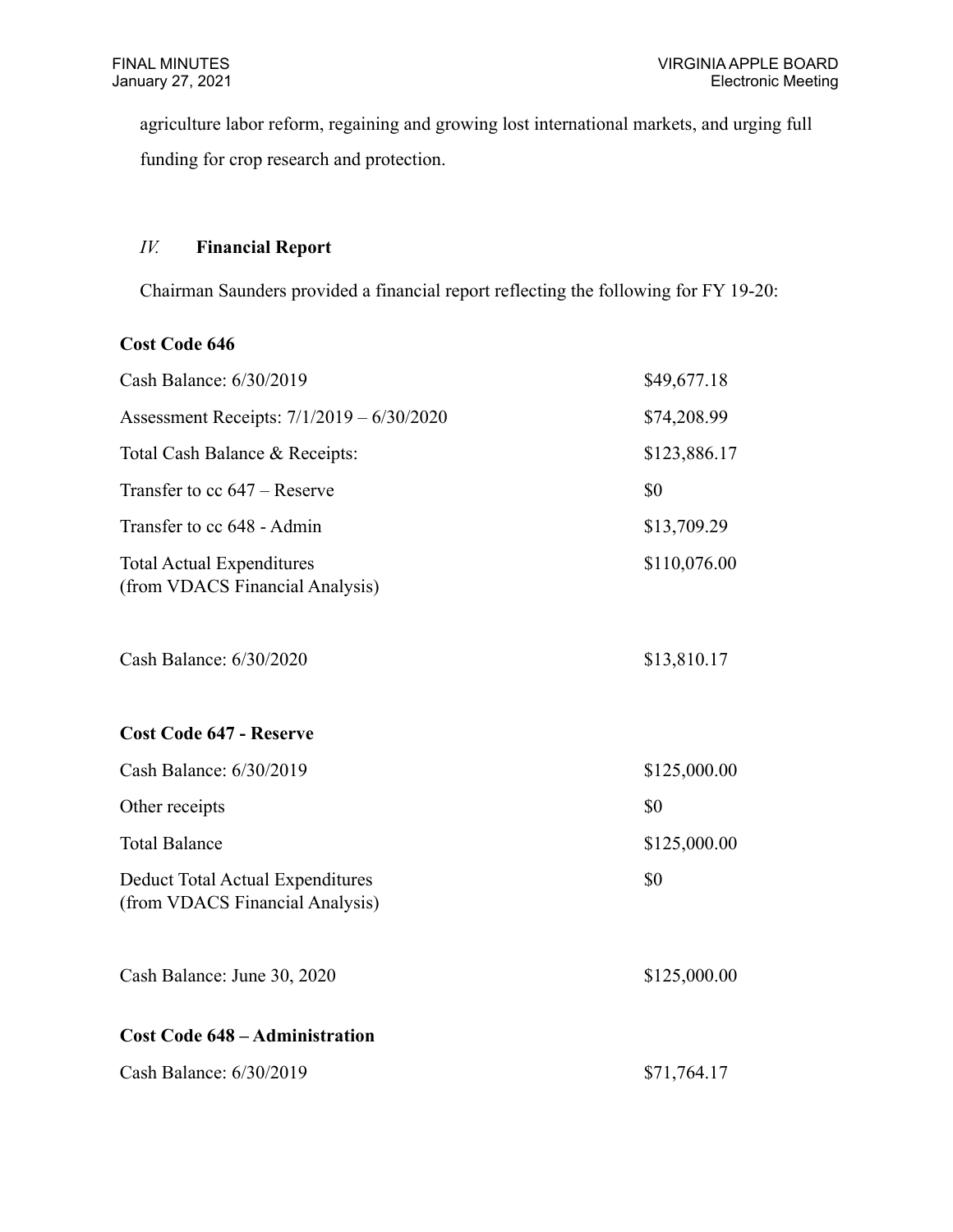| <b>FINAL MINUTES</b><br>January 27, 2021                            | <b>VIRGINIA APPLE BOARD</b><br><b>Electronic Meeting</b> |
|---------------------------------------------------------------------|----------------------------------------------------------|
| Transfer from cc 646                                                | \$13,759.29                                              |
| Other Receipts - Interest                                           | \$5,495.38                                               |
| <b>Total Balance</b>                                                | \$91,018.84                                              |
| Deduct Total Actual Expenditures<br>(from VDACS Financial Analysis) | \$3,009.62                                               |

Cash Balance: June 30, 2020 \$88,009.22

#### **V. Annual Report**

The Annual Report for FY 19-20 was reviewed. A *motion was made, seconded and unanimously approved to accept the report as presented.*

### **VI. Funding Requests**

### Agriculture in the Classroom

Virginia Foundation for Agriculture in the Classroom provided a report on the prior year's project funded by the Apple Board in addition to requesting funds for the current year. *A motion was made, seconded and unanimously approved to fund the AITC proposal in the full amount of \$2,500.*

## Virginia Grown Apple Poster

The Board discussed updates to the Virginia Grown Apple Poster. Necessary updates include apple varieties and variety descriptions. The Program Manager will survey Virginia apple growers for feedback on appropriate varieties and descriptions. The Board will review this information at the next meeting and determine an appropriate funding level.

#### **VII. Annual Revenue Distribution of Apple Excise Collections**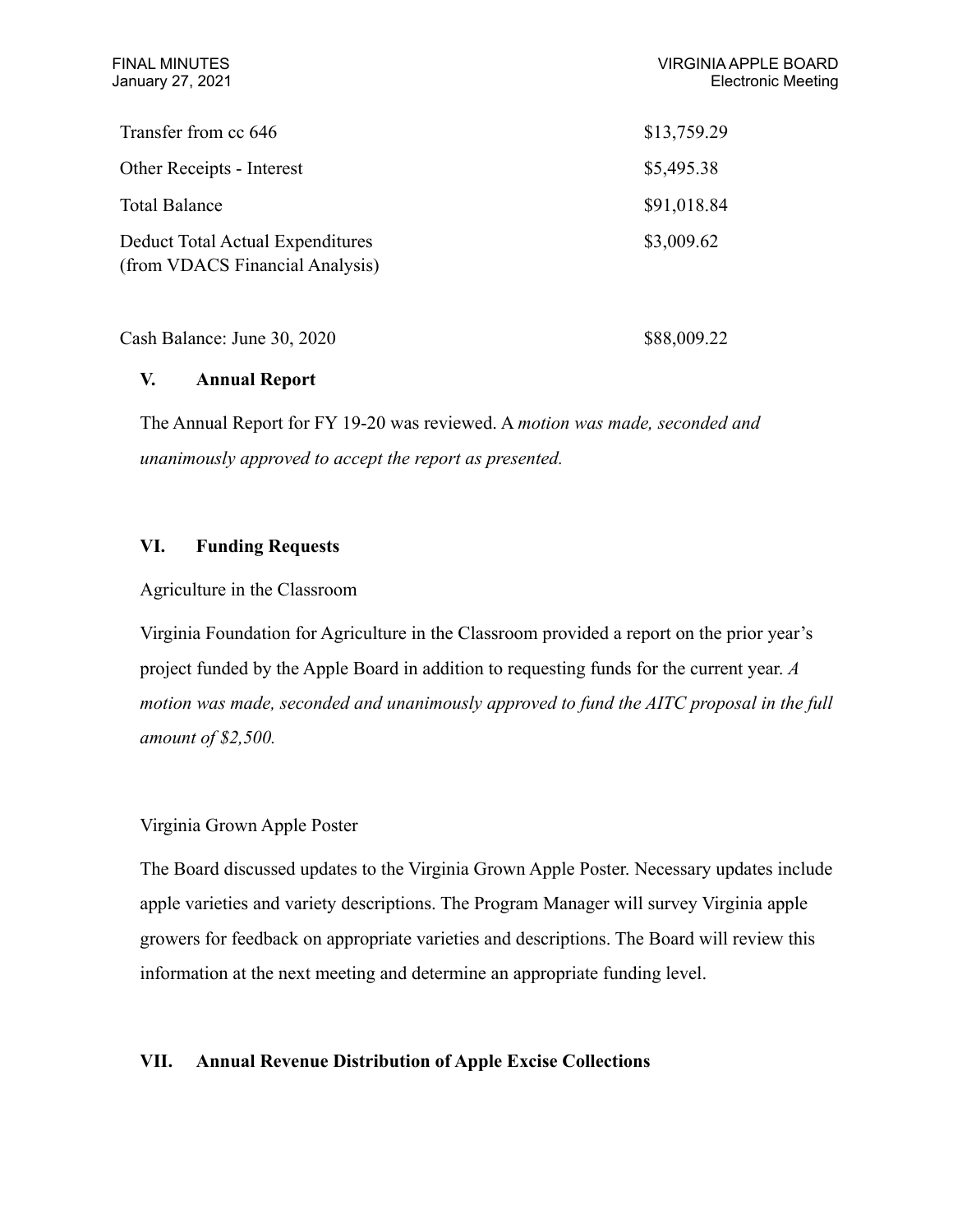*For the 2020-2021 crop, a motion was made, seconded and unanimously approved to distribute collections as follows:*

US Apple Association: 40%

Virginia State Horticultural Society: 20%

Virginia Agricultural Research Program: 20%

Administration: 10%

Reserve: 0%\*

The reserve fund is currently at maximum capacity, thus 10% of the collections cannot be put towards the reserve. The balance will be distributed equally between U.S. Apple Association, Virginia State Horticultural Society and Virginia Agricultural Research Program.

#### **VIII. Update from Debby Girvan, Flair Communication**

The Board reviewed a proposal from Flair Communication to continue the hosting and maintenance of the Board's website and continued social media campaign, beginning July 1, 2021. *A motion was made, seconded and unanimously approved the FY 22 proposal from Flair Communication for the board's website and social media campaign for \$9,994.*

### **IX. Update from Liz White, Virginia State Horticultural Society**

Liz White provided an update on the Virginia Agricultural Research Program in addition to the Mid-Atlantic Fruit and Vegetable Convention, which will be held virtually February 8-11, 2021.

#### **X. Board Election**